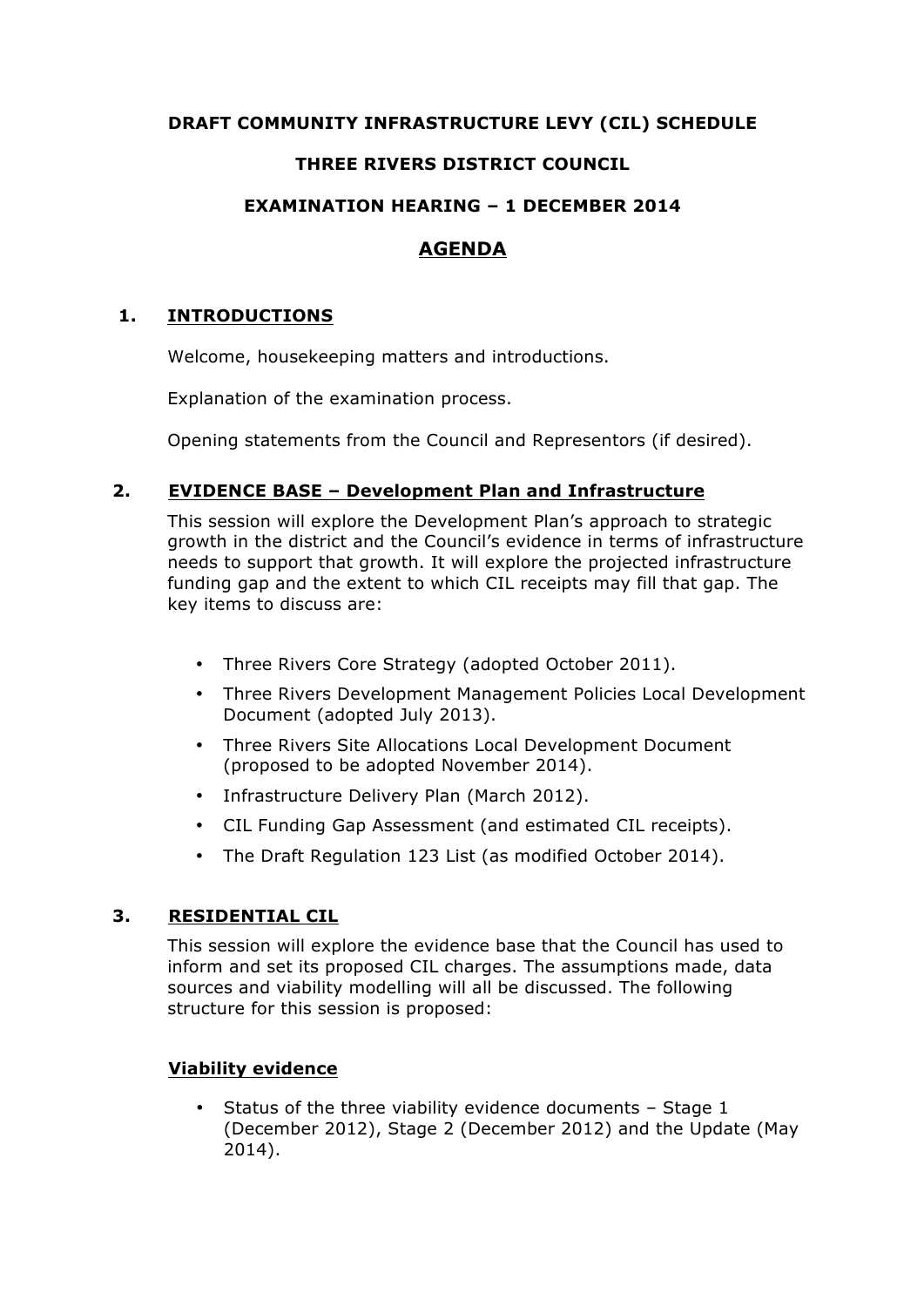### Residential CIL Viability Modelling Assumptions

- Residential sales values sources, patterns and trends.
- Benchmark land values (BLV) sources, robustness and relevance in different locations and different development types.
- The five notional residential development types including housing mix and density assumptions.
- Affordable housing quantum, types and costs.
- Build costs, including allowances for external works and Code for Sustainable Homes requirements.
- Fees, contingencies and finance.
- S.278 and S.106 costs.
- Developer profit.

#### Residential CIL Viability Appraisal Results

- The Stage 1 modelling outputs.
- The Stage 2 modelling outputs.
- The May 2014 Update modelling outputs (including the South Oxhey site).

#### Residential CIL Zones and Charges

- The process of defining the residential CIL zones and rates.
- Approach to viability buffers and CIL as a proportion of development costs.
- The £180 psm CIL charge proposed in Area A.
- The £120 psm CIL charge proposed in Area B.
- The £0 psm CIL charge in Area C.
- The £120 psm CIL charge for retirement housing (all areas).

## **4. COMMERCIAL CIL**

This session will explore the evidence base that the Council has used to inform and set its proposed CIL charges for commercial developments.

The assumptions made, data sources and viability modelling will all be discussed. The following structure for this session is proposed:

#### Commercial CIL Viability Modelling Assumptions

- Development types.
- Commercial rents and yields.
- Commercial build costs.

 $\mathcal{L}$